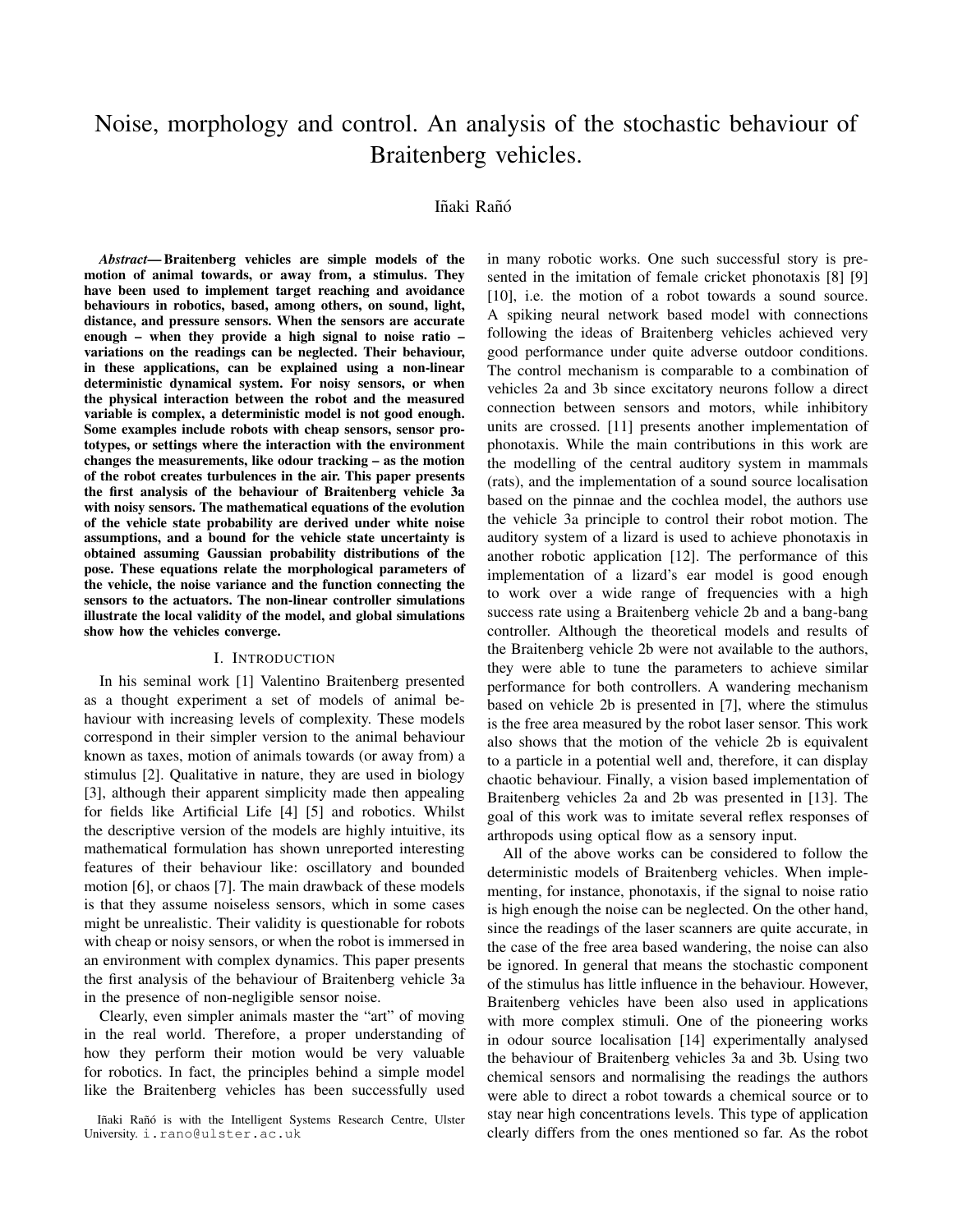moves it induces air flows making the concentration of chemicals in the air change in potentially chaotic ways, yet this work showed that, when carefully done, Braitenberg vehicles are able to to deal with these situations. Another example of a complex vehicle is presented in [15] where a fish robot provided with pressure sensors can keep its orientation relative to a laminar flow. In this rheotaxis implementation the forward speed of the fish is kept constant, but the turning rate is computed following the principles of Braitenberg vehicles. This is another example of a situation in which the interaction between the robot and stimulus generates complex measurement patterns, and the deterministic model might not be enough to accurately describe the robot behaviour. Another application to underwater robotics worth mentioning is presented in [16], the implementation of a robotic electric fish. In this work the steering control is performed using the differences between the currents, perceived through electrodes located on the sides of the robot. The resulting trajectories approach conductive objects in a pond while avoiding isolating ones.

Through the literature we find multiple empirical applications of Braitenberg vehicles, ranging from target seeking and sound source localisation to wandering and obstacle avoidance. To characterise some of these works a deterministic model of Braitenberg vehicles might be enough. However, if the sensor readings are too noisy or the interaction between the robot and the environment produces complex variations of the measurements around some expected value – like for turbulent air flows – a model accounting for sensor noise seems more appropriate. This paper presents the first model and theoretical analysis of the motion of Braitenberg vehicle 3a for the case of noisy sensors. The theoretical analysis of the model shows interesting results linking the sensor noise, the controller and the morphological parameters of the vehicle. Therefore, this work contributes to a better understanding of this biological motion model widely used in robotics. The rest of the paper is organised as follows. Section II briefly reviews the qualitative model of Braitenberg vehicle 3a, states the working assumptions, and formally derives the model equations under sensor noise conditions. Simulations in section III illustrate the validity of the model – when the local assumptions are fulfilled – and its limits in a global situation. However we also show that the behaviour of the vehicles is globally convergent under certain conditions. Section IV ends the paper with some conclusions and future work directions.

## II. A STOCHASTIC MODEL BRAITENBERG VEHICLE 3A

As stated in the introduction, Braitenberg vehicles model positive and negative taxis, i.e. motion towards, or away from, a stimulus. Vehicle 3a represents a model of positive tropo-taxis, taxis based on two sensors. Figure 1 shows the qualitative model of vehicle 3a, which has a decreasing connection between the sensors and the wheels (negative sign in the figure). The stimulus (light) source is located on the right side of the robot, which implies that the right sensor perceives a higher intensity value. A decreasing connection



Fig. 1. Braitenberg vehicle 3a

means that the turning velocity of the right wheel will be smaller than the one for the left wheel, making the vehicle effectively head towards the (light) source. Therefore, one of the implicit assumptions in the original qualitative work [1] is that there is a purely kinematic relation between the sensors and the actuators. While wheels abstract the locomotive system of animals, they also capture the fact that their motion is non-holonomic, which is a good approximation especially for high speeds.

## *A. Linear and angular velocities uncertainty*

Following figure 1, we will assume the state of the vehicle can be described by the Cartesian coordinates of the midpoint between the sensors  $x = (x, y)$ , and its heading direction  $\theta$ . We will also assume that there is a position dependent stimulus which can be modelled as a smooth function  $S(\mathbf{x})$ . If the stimulus comes for instance from a light or sound source, its intensity – what we expect the sensor to measure – decays with the square of the distance, i.e. it follows the inverse square law. In general, however, the function  $S(\mathbf{x})$  does not need to be a real stimulus, it could represent an artificial potential or even a function of a group of sensor readings, like the free area around the robot used in [7]. We will assume the stimulus is the combination of a deterministic function  $S_0(\mathbf{x})$  and some white random noise following a Gaussian distribution,  $S(\mathbf{x}) = S_0(\mathbf{x}) + \eta$ , where  $\eta \sim \mathcal{N}\left(0, \sigma_{\eta}^2\right)$ . It is worth reminding that the deterministic function can have any profile, depending on the stimulus used, but we will assume it is a smooth enough function of the position x.

Using the same notation as for the deterministic model of vehicle 3a [17] we define an orthonormal reference system linked to the front of the vehicle  $\{\hat{e}, \hat{e}_p\}$ . These vectors are defined by the heading direction of the vehicle  $\theta$  (see figure 1) as  $\hat{e}^T = [\cos \theta \sin \theta]$  and  $\hat{e}_p^T = [-\sin \theta \cos \theta]$ . We will further assume that the relation between the measured stimulus and the speeds of the wheels is purely functional, i.e.  $v = F(s)$ , where s is the sensor measurement and v the linear velocity of the wheel axis. The fact that this vehicle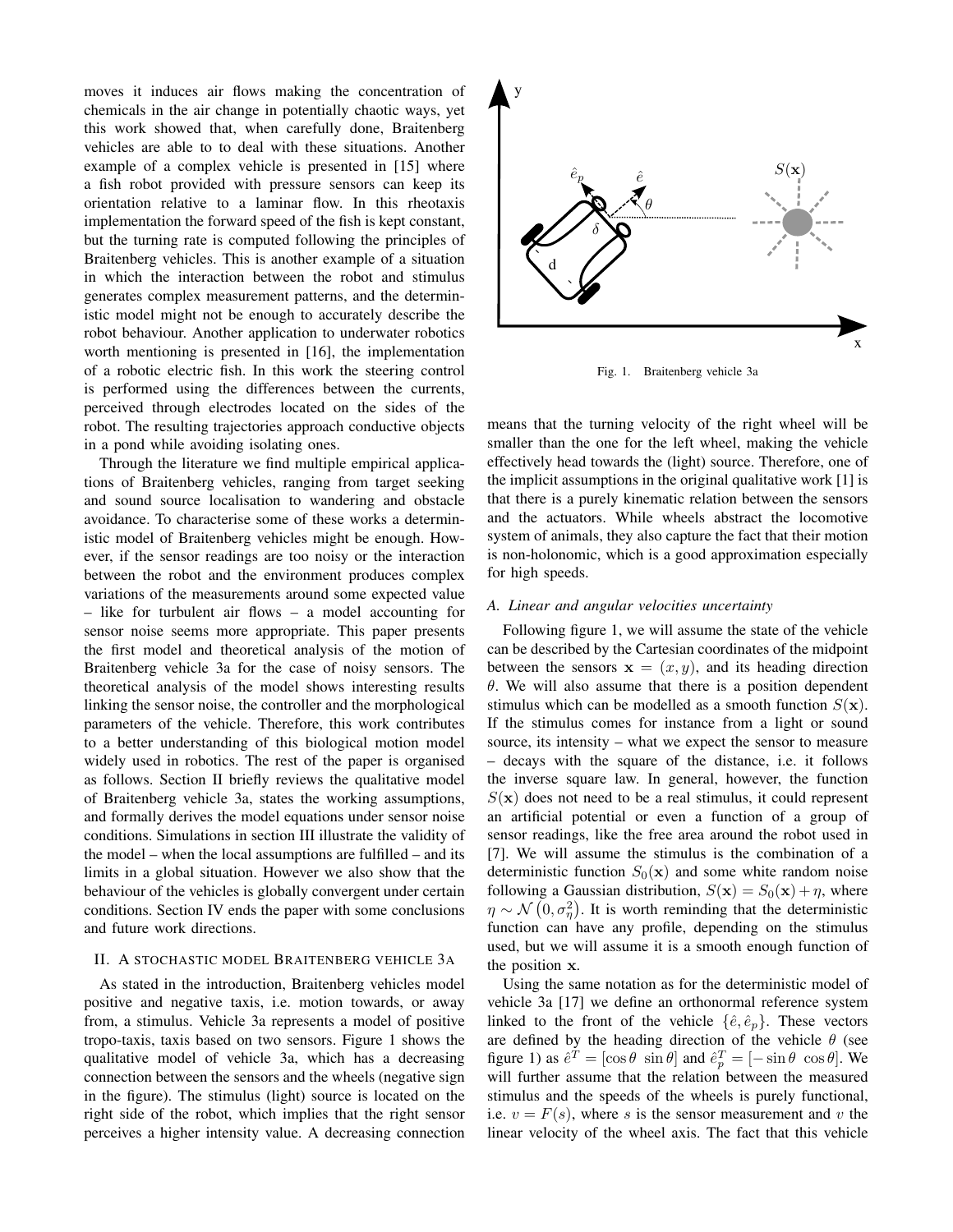has a decreasing connection constrains the possible functions to have a negative slope in the range of the sensor readings, i.e.  $F'(s) < 0$ . This also implies that  $F(s)$  has to be at least  $C^1$ , but for convenience we will assume  $F(s) \in C^{\infty}$ . It is worth noting that there is no linearity constraint on the function and, therefore, the wheel speeds might not follow a Gaussian distribution. Under these assumptions, the speeds of the right and left wheels can be stated as:

$$
v_r = F(S(\mathbf{x} - \frac{\delta}{2}\hat{e}_p))
$$
  
\n
$$
v_l = F(S(\mathbf{x} + \frac{\delta}{2}\hat{e}_p))
$$
\n(1)

where  $\delta$  is the distance between the vehicle sensors (see figure 1). We can linearise  $F(s)$  and approximate the wheel speeds as  $v_r \sim \mathcal{N}\left(F_r, [F'_r]^2 \sigma_\eta^2\right)$  and  $v_l \sim$  $\mathcal{N}\left(F_l, \left[F_l'\right]^2 \sigma_\eta^2\right)$ , where  $F_r, F_l, F_r'$  and  $F_l'$  are the compound function  $F(S_0(\mathbf{x}))$  and its derivative evaluated at the corresponding sensor locations  $\mathbf{x}_r = \mathbf{x} - \frac{\delta}{2} \hat{e}_p$  and  $\mathbf{x}_l =$  $\mathbf{x} + \frac{\delta}{2} \hat{e}_p$ . If we now use the standard linear transformation between wheel velocities  $(v_r$  and  $v_l$ ) and the forward speed v and turning rate  $\omega$  of the vehicle, they approximately follow the distributions  $v \sim \mathcal{N}\left(\frac{F_r+F_l}{2}, \frac{\sigma_\eta^2}{4}[[F_r']^2 + [F_l']^2]\right)$  $\omega \sim \mathcal{N}\left(\frac{F_l - F_r}{d}, \frac{\sigma_n^2}{d^2}[[F_r']^2 + [F_l']^2]\right)$ , where, as figure 1, d is the vehicle wheelbase.

Since we imposed smoothness conditions for the stimulus function  $S_0(\mathbf{x})$  and for  $F(s)$ , we can approximate the function composition around the middle point between the sensors as:

$$
F_l \approx F(S_0(\mathbf{x})) + \frac{\delta}{2} F'(S_0(\mathbf{x})) \nabla S_0(\mathbf{x}) \cdot \hat{e}_p \qquad (2)
$$

$$
F_r \approx F(S_0(\mathbf{x})) - \frac{\delta}{2} F'(S_0(\mathbf{x})) \nabla S_0(\mathbf{x}) \cdot \hat{e}_p \qquad (3)
$$

where  $F'(s)$  represents the derivative of  $F(s)$  w.r.t. 's' and  $\nabla S_0(\mathbf{x})$  is the gradient of the deterministic component of the stimulus function. The corresponding derivatives can be also approximated as:

$$
F'_{l} \approx F'(S_{0}(\mathbf{x})) + \frac{\delta}{2}F''(S_{0}(\mathbf{x}))\nabla S_{0}(\mathbf{x}) \cdot \hat{e}_{p} \quad (4)
$$

$$
F'_{r} \approx F'(S_0(\mathbf{x})) - \frac{\delta}{2} F''(S_0(\mathbf{x})) \nabla S_0(\mathbf{x}) \cdot \hat{e}_p \quad (5)
$$

where  $F''(s)$  is the second derivative of  $F(s)$  w.r.t. 's'. If we substitute equations  $(2)$ ,  $(3)$ ,  $(4)$  and  $(5)$  in the expressions for the mean and covariances of the linear and angular speeds of the vehicle, we get:

$$
v \sim \mathcal{N}\left(F, \frac{\sigma_{\eta}^2}{2}\rho\right) \tag{6}
$$

$$
\omega \sim \mathcal{N}\left(-\frac{\delta}{d}F'\nabla S_0 \cdot \hat{e}_p, \frac{2\sigma_\eta^2}{d^2}\rho\right) \tag{7}
$$

where  $F = F(S_0(\mathbf{x}))$  is the function evaluated at the stimulus value of the middle point between the sensors,  $F' =$  $F'(S_0(\mathbf{x}))$  is its derivative,  $\nabla S_0 = \nabla S_0(\mathbf{x})$  is the gradient of the stimulus at that point, and

$$
\rho = [F']^{2} + \frac{\delta^{2}}{2} [F'' \nabla S_{0} \cdot \hat{e}_{p}]^{2}
$$
 (8)

Obviously, the expressions obtained for average speeds are the same as for the deterministic model of vehicle 3a [17], yet the equations of the variances show interesting results. It is straightforward to see that the noise variance  $\sigma_{\eta}^2$  has a direct effect on the variances of both variables, linear and angular speeds. However, equation (7) shows that to reduce the overall effect of the noise on the angular velocity, the vehicle requires a large wheelbase  $d$ . This has an intuitive explanation if we consider the mean value of the vehicle turning rate. The change in the direction is driven by the directional derivative of the stimulus in the direction orthogonal to the vehicle, the mean in the equation (7). Because the angular velocity is  $\omega = \frac{v_l - v_r}{d}$ , increasing the wheel base reduces the turning rate, and this has the effect of decreasing the variance  $\sigma_{\omega}^2$ . Therefore, the model provides a relation between the vehicle morphological parameter  $d$ , the variance of the sensor noise, and the parameters of the nonlinear controller  $F(s)$ . It is worth noting that the variance of the turning rate depends on the direction the vehicle is heading, such that it has its minimum when it is aligned with the gradient of  $S(\mathbf{x})$ , either the same or opposite directions.

# *B. Time evolution of the trajectories*

From the probability distributions of the speeds, equations (6) and (7) we can derive the evolution of the state of the Braitenberg vehicle 3a. Its kinematics correspond to the well known unicycle motion model, a non-linear non-holonomic system which in its discrete form can be written as:

$$
\begin{bmatrix} x_{k+1} \\ y_{k+1} \\ \theta_{k+1} \end{bmatrix} = \begin{bmatrix} x_k + \Delta T v_k \cos \theta_k \\ y_k + \Delta T v_k \sin \theta_k \\ \theta_k + \Delta T \omega_k \end{bmatrix}
$$
(9)

where  $\mathbf{X}_k = [x_k, y_k, \theta_k]$  is the state of the vehicle at time-step k,  $v_k$  and  $\omega_k$  are the linear and angular speeds, and  $\Delta T$  is the sampling discretisation time. Through these equations we can obtain the evolution of the vehicle over time. Since we have a model of the control variables as a Gaussian probability, we can compute an approximation of the distribution of the state at  $k + 1$  if we assume the probability distribution of the state of the system at time k is Gaussian  $p(\mathbf{X}_k) \sim \mathcal{N}(\mu_{\mathbf{X}_k}, \Sigma_{\mathbf{X}_k})$ , where  $\mu_{\mathbf{X}_k}$ is the average of the state, and  $\Sigma_{\mathbf{X}_k}$  its covariance matrix. Obviously, because the unicycle system's equations are nonlinear, the resulting distribution will not be Gaussian, but we can linearise equation (9) to get an approximation and we obtain a closed form solution for the probability  $p(\mathbf{X}_{k+1})$ . Moreover, due to the topology of the state space it might be more appropriate to model the heading direction as a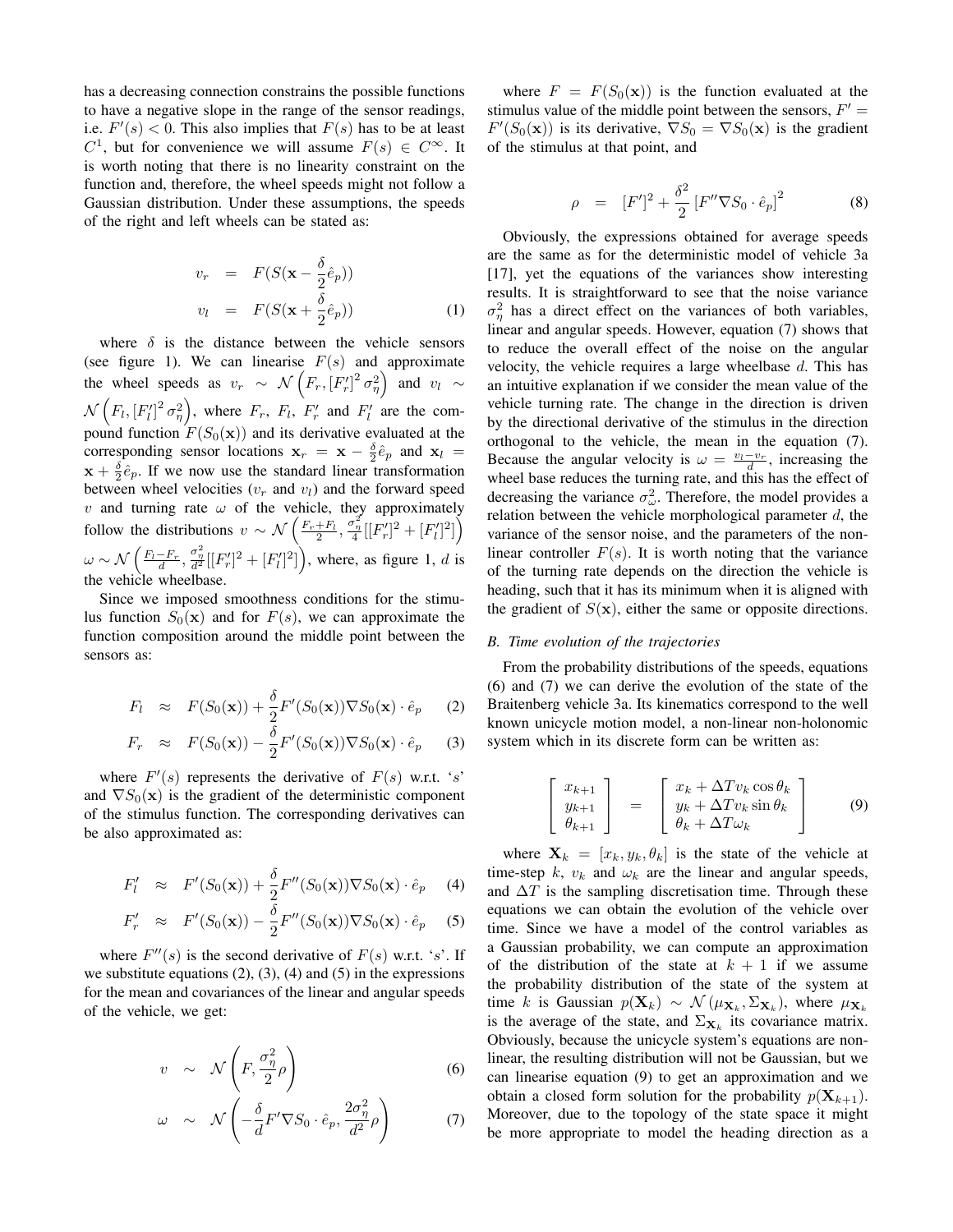von Mises distribution, but we will follow the standard assumption of Gaussianity over the pose.

The mean of the  $p(\mathbf{X}_{k+1})$  distribution  $\mu_{\mathbf{X}_{k+1}}$  can be easily computed plugging  $\mu_{\mathbf{X}_k}$  in equations (9), while the covariance matrix  $\Sigma_{\mathbf{X}_{k+1}}$  is obtained from linearised equations of the system as:

$$
\Sigma_{\mathbf{X}_{k+1}} = \Sigma_{\mathbf{X}_k} + J_{\mathbf{X}_k} \Sigma_{\mathbf{X}_k} J_{\mathbf{X}_k}^T + J_{\mathbf{u}_k} \Sigma_{\mathbf{u}_k} J_{\mathbf{u}_k}^T
$$
 (10)

where we define the control input vector  $\mathbf{u}_k = [v_k, \omega_k]$ , which follows a two dimensional Gaussian distribution  $\mathbf{u}_k \sim$  $\mathcal{N}(\mu_{\mathbf{u}_k}, \Sigma_{\mathbf{u}_k})$ , with  $\mu_{\mathbf{u}_k}$  the vector of means from equations (6) and (7), and  $\Sigma_{\mathbf{u}_k}$  a diagonal matrix with the variances from equations (6) and (7). The matrices  $J_{\mathbf{X}_k}$  and  $J_{\mathbf{u}_k}$  are the Jacobians of the evolution equation (9) with respect to the state and the control input respectively, which have the following form:

$$
J_{\mathbf{X}_k} = \left[ \begin{array}{ccc} 0 & 0 & -\Delta T v_k \sin \theta_k \\ 0 & 0 & \Delta T v_k \cos \theta_k \\ 0 & 0 & 0 \end{array} \right]
$$

and

$$
J_{\mathbf{u}_k} = \left[ \begin{array}{cc} \Delta T \cos \theta_k & 0 \\ \Delta T \sin \theta_k & 0 \\ 0 & \Delta T \end{array} \right]
$$

In general, for the deterministic equations – which coincides with the average behaviour of the vehicle – the trajectory the robot will follow can be quite complex. It is in fact the solution to a set of non-linear differential equations. However, for some specific stimulus functions analytic solutions can be found. Simple solutions to motion include circular trajectories or spirals around a circularly symmetric stimulus source [17], or straight line trajectories for circular symmetry or compound functions of parabolas (stimulus of the type  $S(\mathbf{x}^T A \mathbf{x})$  with A a positive definite matrix) [6]. This latter case occurs when the robot is aligned with one of the principal directions of the parabola. If it heads the source it will follow a straight line trajectory with variable linear speed ending at the stimulus maximum. The robot will follow a straight line trajectory moving away from the maximum of  $S(\mathbf{x})$  if the source is on its back. We can use these simple average trajectories to analyse the behaviour of the stochastic model. Assuming without loss of generality that the maximum of  $S(\mathbf{x})$  is at the origin, and the vehicle lies on the negative side of the ' $x$ ' axis with an initial heading  $\theta_0 = 0$ , the average trajectory for a circularly symmetric  $(S(r))$ , with  $r^2 = |\mathbf{x}|^2$  or parabolic stimulus  $(S(\mathbf{x}^T D \mathbf{x}))$ with  $D$  a diagonal positive definite matrix) will be a straight line, and the Jacobian matrices in equation (10) will simplify. Under these assumptions the initial covariance matrix of the state of the vehicle is simply a zero matrix  $\Sigma_{\mathbf{X}_0}$ , and the recursive estimation of the covariance using equation (10) leads to:

$$
\Sigma_{\mathbf{X}_{k}} = T^{2} \sigma_{\eta}^{2} \begin{bmatrix} \frac{1}{2} \sum_{i=0}^{k-1} [F_{i}']^{2} & 0 & 0\\ 0 & \frac{2T^{2}}{d^{2}} \sum_{i=1}^{k-1} [F_{i}]^{2} \sum_{j=0}^{i-1} [F_{j}']^{2} & 0\\ 0 & 0 & \frac{2}{d^{2}} \sum_{i=0}^{k-1} [F_{i}']^{2} \end{bmatrix}
$$

where  $F_i = F(S_0(\mathbf{x}_i))$  and  $F'_i = F'(S_0(\mathbf{x}_i))$ , since for the selected scenario the gradient of  $S_0(\mathbf{x})$  is orthogonal to  $\hat{e}_p$ , simplifying the expression (8) to  $\rho = [F']^2$ . Given our continuity assumption on  $F(s)$ , the function will also be Lipschitz continuous, which means a bound value  $m$ for its derivative exists, but also a bound f for the  $F(s)$ function itself within the domain. This condition helps in finding a boundary to the state covariance matrix under our assumptions, and therefore:

$$
\Sigma_{\mathbf{X}_{k}} \quad < \quad T^{2} \sigma_{\eta}^{2} m^{2} \left[ \begin{array}{c} \frac{k}{2} & 0 & 0\\ 0 & \left[ \frac{f^{T}}{d} \right]^{2} k(k+1) & 0\\ 0 & 0 & \frac{2k}{d^{2}} \end{array} \right] (11)
$$

where the  $\langle$  sign applies to the elements of the diagonal matrix. This limit shows interesting properties of the evolution of the state probability. First, our assumptions imply that the state variables are uncorrelated, since all the off-diagonal elements of the matrix are zero for this specific solution. More importantly, while the variance of the  $x$  position and the vehicle heading  $\theta$  grows linearly with time, the dispersion in the  $y$  direction grows as a quadratic function of time. Moreover, the variance in the  $y$  coordinate depends on the variance of the angular velocity  $\sigma_{\omega}^2$ . This is not a surprising result given the trajectory we are analysing, as the heading integrates the angular velocity and the linearised equation for y integrates the heading  $(\dot{y} \approx v\theta)$ . In general, if the robot heads the target along one of the principal directions – or radially for circular symmetry – the growth of the variance in the direction orthogonal to the vehicle motion will be a quadratic function of time, while it will be linear for the heading and the direction of motion.

## *C. Remarks on the resulting model*

One interesting result of the above equations is the fact that the speed variances depend on the direction of motion of the vehicle, but also on the second derivative of the function  $F(s)$ , see equation (6)-(8). What equation (8) tells is that to minimise the variance of both control variables, one good option is to choose a linear  $F(s)$ , since its second derivative vanishes for all 's'. This is a very interesting result which helps in understanding and justifies, for instance, why in [14] the authors selected a linear connection between the sensors and the actuators. Besides being the simplest option, a linear  $F(s)$  achieves a minimum variance of the speeds in noisy situations (in the case of [14] when the stimulus changes are linked to the robot motion in a complex way). Likewise, if we select a linear function  $F(s) = as + b$ , we could eventually reduce the variances to zero for  $a = 0$ . This is the limit case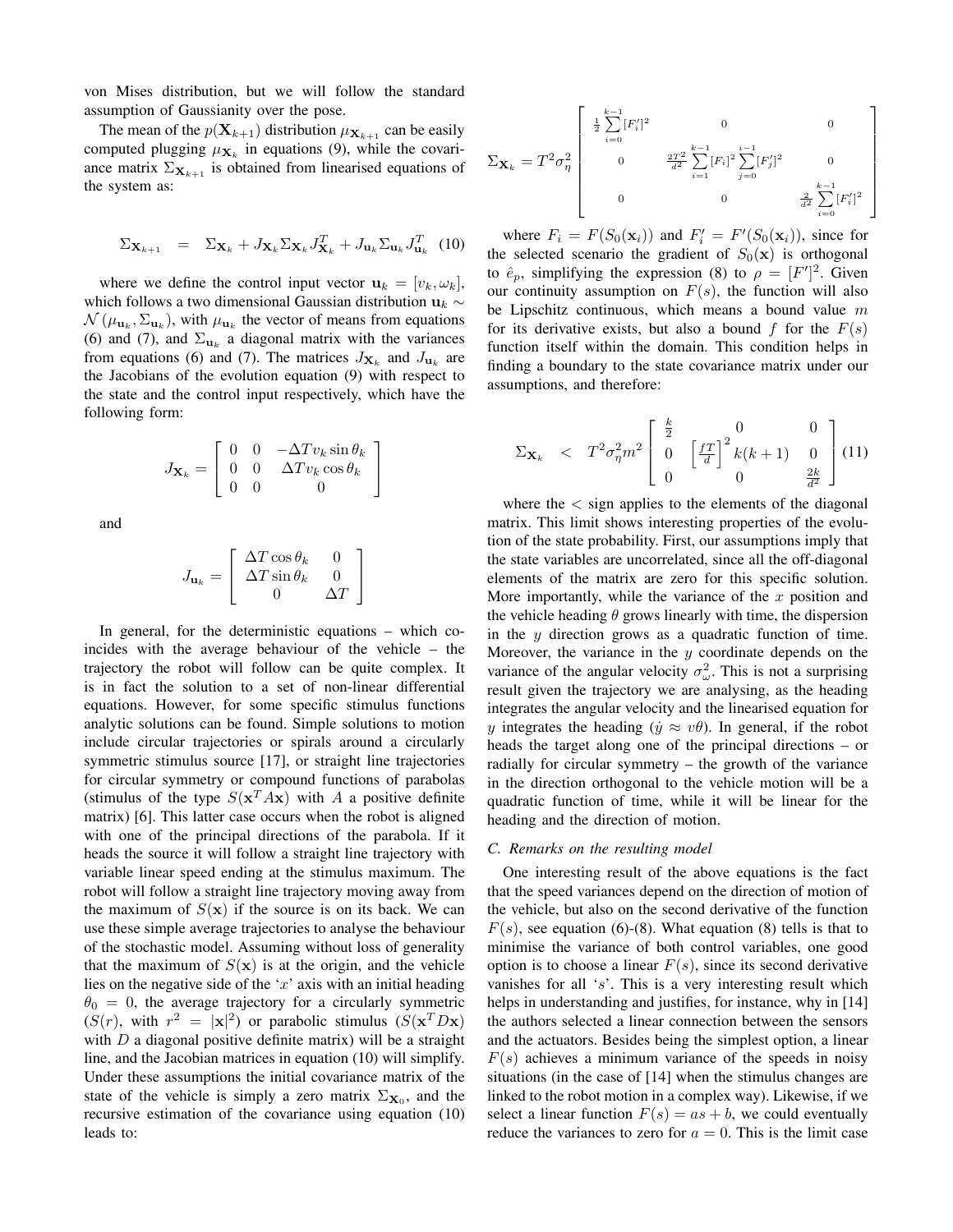in which the sensors are disconnected from the motors and, therefore, the vehicle will not move, which trivially leads to a zero variance of the speeds.

In order to minimise the dispersion of the vehicle trajectories a low value of  $F'(s)$  is required. However, if we consider the stability condition [17] obtained for a circularly symmetric stimulus in the deterministic (average) case:

$$
\frac{F}{r}-\frac{\delta}{d}F'\frac{\partial S}{\partial r}<0
$$

where r is the distance to the stimulus source, and  $S(\cdot)$  is just a function of r, we can rewrite this condition as  $\frac{\dot{F}'}{\tau \delta S_r}$ , with  $S_r = \frac{\partial S}{\partial r}$ . This sets a convergence limit to the ratio  $F'$  and if its value is too low the vehicle will not reach the  $\frac{d\mathbf{r}}{d}$ , and if its value is too low the vehicle will not reach the target. It can be seen that for a linear  $F(s)$ ,  $\sigma_{\omega}^2 \propto \left[\frac{F'}{d}\right]$  $\left[\frac{F'}{d}\right]^2$  and therefore the selection of  $F(s)$  requires to have small enough  $F'$  $\frac{d\mathbf{r}}{dt}$  to minimise the dispersion of the vehicle heading, but large enough for it to converge to the goal, the maximum of  $S(\mathbf{x})$ .

## III. SIMULATIONS

This section presents simulations of Braitenberg vehicles to illustrate the derived stochastic evolution model of vehicle 3a. We compare the analytical results with simulations of 1, 000 vehicles moving in the corresponding conditions following to the discretised unicycle model, equation (9). We also present simulations of global behaviour of this Braitenberg vehicle to show the general convergence properties of the controller in a noisy environment.

Figure 2 shows the simulation of a Braitenberg vehicle 3a starting with poses  $x_0 = -3$  (fig. 2(a)),  $x_0 = -1.5$  (fig. 2(a)),  $y_0 = 0$  and  $\theta_0 = 0$ . The stimulus consists of a parabolic shaped function with the peak at the origin, and  $F(s)$  is simply a linear function of 's' with negative slope. Therefore, the compound function is  $F(S(\mathbf{x})) = \alpha[g_0 - \mathbf{x}^T A \mathbf{x}] + \beta$ , for  $g_0 > 0$ , A positive definite,  $\alpha < 0$ , and such that  $F(S(0)) = 0$ . This type of stimulus can be always used as an approximation close enough to a smooth stimulus peak. As the plots show, the average trajectory follows a straight line towards the origin. The figures show the average model trajectory – continuous line – and the simulated trajectory – dashed line. Only six steps of equation (9) were simulated to illustrate the theoretical results, and, as it can be seen, all the simulated vehicles started with the same pose, i.e. the probability distribution  $p(X_0)$  is a Gaussian with zero covariance matrix. The theoretical covariance matrix was computed iteratively for each step, and the maximum values of  $F(s)$  and  $F'(x)$  (f and m) at the simulated points were used to obtain the covariance bound matrix, equation (11). Figures show the ' $x - y$ ' components of the covariances  $(\pm \sigma)$  at each position of the vehicle, with the dotted ellipses corresponding to the theoretical bound. As we can see from the figures the sampled trajectory coincides quite well with the theoretical one, both the mean – the horizontal line – and covariance – ellipses around the simulated points. Comparing the dispersion on the 'y' direction of figures  $2(a)$  and  $2(b)$  we can see several interesting effects. It is worth noting that the linear speed decreases as the vehicle approaches the stimulus source, which means that the points  $\{x_0, x_1, \dots, x_7\}$  are closer to each other for the starting position  $x_0 = -1.5$ . That has an effect on how the ' $x - y'$  covariance matrix spreads over the 'y' direction, since a higher forward speed implies a higher  $\sigma_y^2$  in equation (11), which is reflected in the 'y' range of the plots. On the other hand, that also means that as the vehicle gets closer to the origin its variance in the perpendicular direction to motion does not grow so fast. Therefore, the covariance boundary matrix becomes less conservative as the vehicle approaches the target, as shown by the fact that the dotted lines are closer to the theoretical value in figure 2(b).



Fig. 2. Simulated stochastic vehicle for a parabolic  $S(\mathbf{x})$  and linear  $F(s)$ 

Although the simulations match the theoretical results and help to understand the behaviour of vehicles in presence of noise, because of the locality of the assumptions the global behaviour is not captured by the model. It would seem, looking at equation (11), that the covariance of the vehicles always increases, yet globally, as illustrated in Figure 3, the